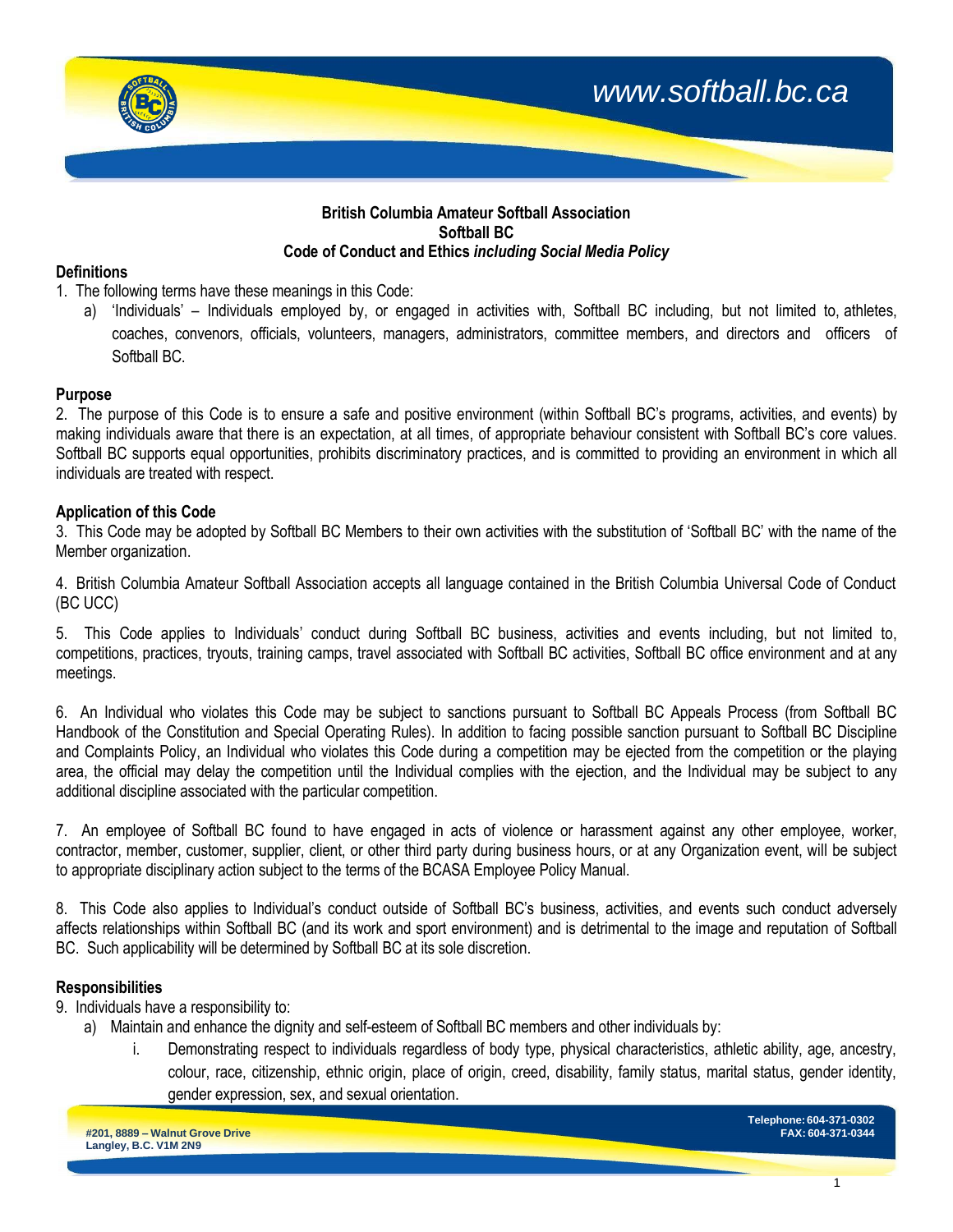# *[www.softball.bc.ca](http://www.softball.bc.ca/)*



- ii. Focusing comments or criticism appropriately and avoiding public criticism of athletes, coaches, officials, organizers, volunteers, employees, or members
- iii. Consistently demonstrating the spirit of sportsmanship, sport leadership, and ethical conduct
- iv. Acting, when appropriate, to correct or prevent practices that are unjustly discriminatory
- v. Consistently treating individuals fairly and reasonably
- vi. Ensuring adherence to the rules of the sport and the spirit of those rules
- b) Refrain from any behaviour that constitutes harassment, where harassment is defined as comment or conduct directed towards an individual or group, which is offensive, abusive, racist, sexist, degrading, or malicious. Types of behaviour that constitute **harassment** include, but are not limited to:
	- i. Written or verbal abuse, threats or outbursts
	- ii. The display of visual material which is offensive or which a reasonable person ought to know is offensive in the circumstances
	- iii. Unwelcome remarks, jokes, comments, innuendo, or taunts
	- iv. Leering or other suggestive or obscene gestures
	- v. Condescending or patronizing behaviour which is intended to undermine self-esteem, diminish performance or adversely affect working conditions
	- vi. Practical jokes which cause awkwardness or embarrassment, endanger a person's safety, or negatively affect performance
	- vii. Any form of hazing
	- viii. Retaliation or threats of retaliation against an individual who reports harassment
	- ix. Bullying
	- x. Offensive or intimidating phone calls or emails
	- xi. Displaying or circulating offensive pictures, photographs or materials printed or electronic form
	- xii. Psychological abuse
	- xiii. Discrimination
	- xiv. Words or actions which are known or should reasonably be known to be offensive, embarrassing, humiliating, demeaning or intimidating
	- xv. Behaviours such as those described above that are not directed towards a specific individual or group but have the same effect of creating a negative or hostile environment
- c) Refrain from any behaviour that constitutes **violence**, where violence is defined as the exercise of physical force, that causes or could cause physical injury; an attempt to exercise physical force that could cause physical injury; or a statement or behaviour that is reasonable to interpret as a threat to exercise physical force. Types of behaviour that are applicable to this section include, but are not limited to:
	- i. Verbal threats to attack
	- ii. Sending to or leaving threatening notes or emails
	- iii. Making threatening physical gestures
	- iv. Wielding a weapon
	- v. Hitting, pinching, or unwanted touching which is not accidental
	- vi. Throwing an object
	- vii. Blocking normal movement or physical interference, with or without the use of equipment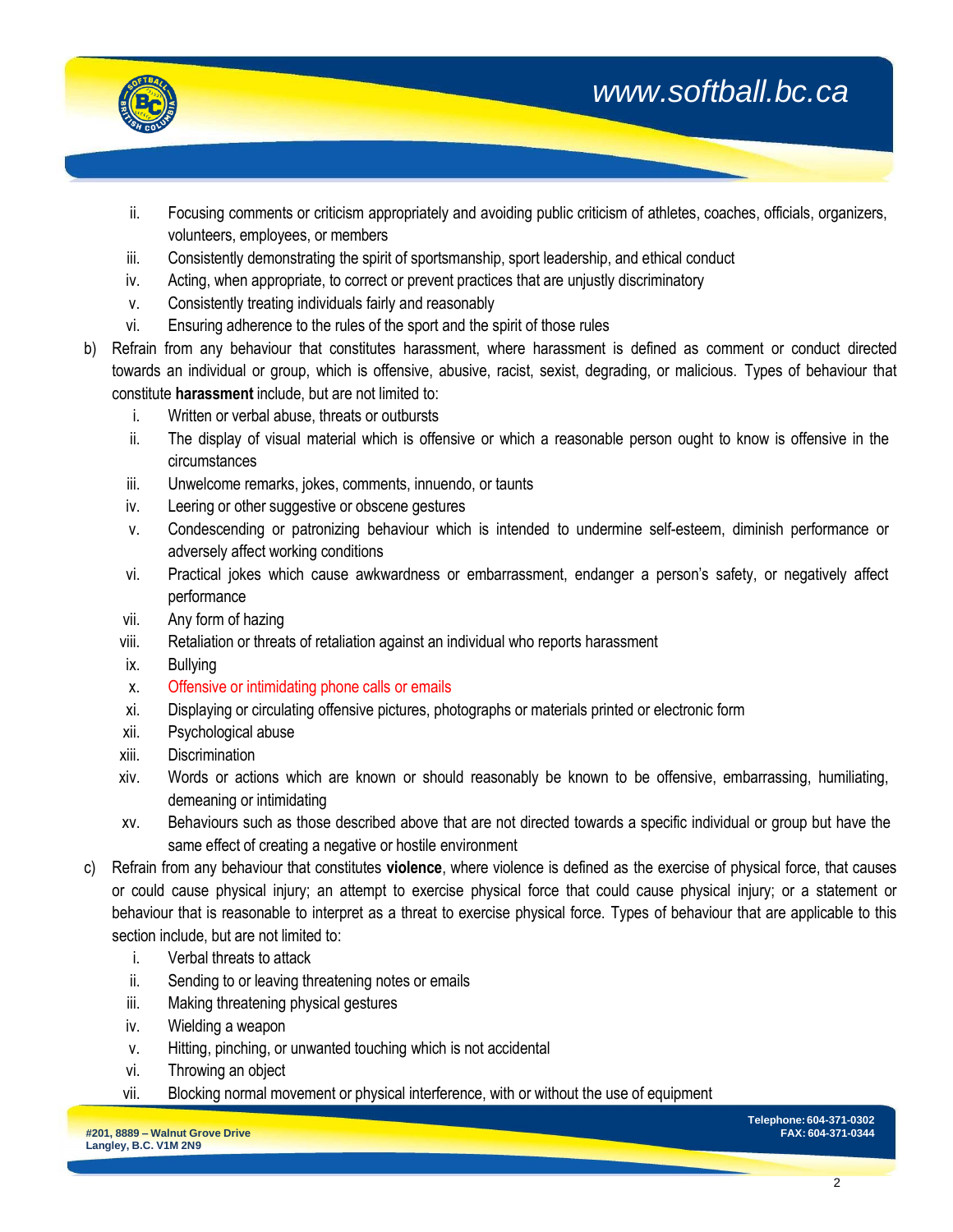



- viii. Any attempt to engage in the type of conduct outlined above
- d) Refrain from any behaviour that constitutes **sexual harassment**, where sexual harassment is defined as unwelcome sexual comments and sexual advances, requests for sexual favours, or conduct of a sexual nature. Types of behaviour that constitute sexual harassment include, but are not limited to:
	- i. Sexist jokes
	- ii. Sexual violence
	- iii. Display of sexually offensive material
	- iv. Sexually degrading words used to describe a person
	- v. Inquiries or comments about a person's sex life
	- vi. Unwelcome sexual flirtations, advance, or propositions
	- vii. Inappropriate sexual touching, advances, suggestions or requests
	- viii. Unwanted physical contact including, but not limited to, touching, petting, pinching, or kissing
	- ix. Unwelcome sexual flirtations, advances, requests, or invitations
	- x. Physical or sexual assault
- e) Abstain from the non-medical use of drugs or the use of performance-enhancing drugs or methods. More specifically, Softball BC adheres to the NSO's (Softball Canada) Canadian Anti-Doping Program Adoption Contract with the Canadian Centre for Ethics in Sport and the Canadian Anti-Doping Program. Any infractions under this Program shall be considered an infraction of this Code and may be subject to further disciplinary action, and possible sanction, pursuant to Softball BC Appeal Process. Softball BC will respect any penalty enacted pursuant to a breach of the Canadian Anti-Doping Program, whether imposed by Softball Canada, Softball BC or any other sport organization.
- f) Refrain from associating with any person for the purpose of coaching, training, competition, instruction, administration, management, athletic development, or supervision of the sport, who has incurred an anti-doping rule violation and is serving a sanction involving a period of ineligibility imposed pursuant to the Canadian Anti-Doping Program and/or the World Anti-Doping Code and recognized by the Canadian Centre for Ethics in Sport (CCES)
- g) Refrain from the use of power or authority in an attempt to coerce another person to engage in inappropriate activities
- h) Refrain from consuming alcohol, tobacco products, or recreational drugs while participating in Softball BC programs, activities, competitions, or events
- i) In the case of adults, avoid consuming alcohol in situations where minors are present and take responsible steps to manage the responsible consumption of alcohol in adult-orientated social situations associated with Softball BC events
- j) Respect the property of others and not willfully cause damage
- k) Promote the sport in the most constructive and positive manner possible
- l) Adhere to all federal, provincial, municipal, and host country laws
- m) Comply, at all times, with Softball BC bylaws, policies, procedures, and rules and regulations, as adopted and amended from time to time

## **Board/Committee Members and Staff**

10.In addition to section 7 (above), Softball BC's Directors, Committee Members, and Staff will have additional responsibilities to:

a) Function primarily as a member of the board and/or committee(s) of Softball BC; not as a member of any other particular member or constituency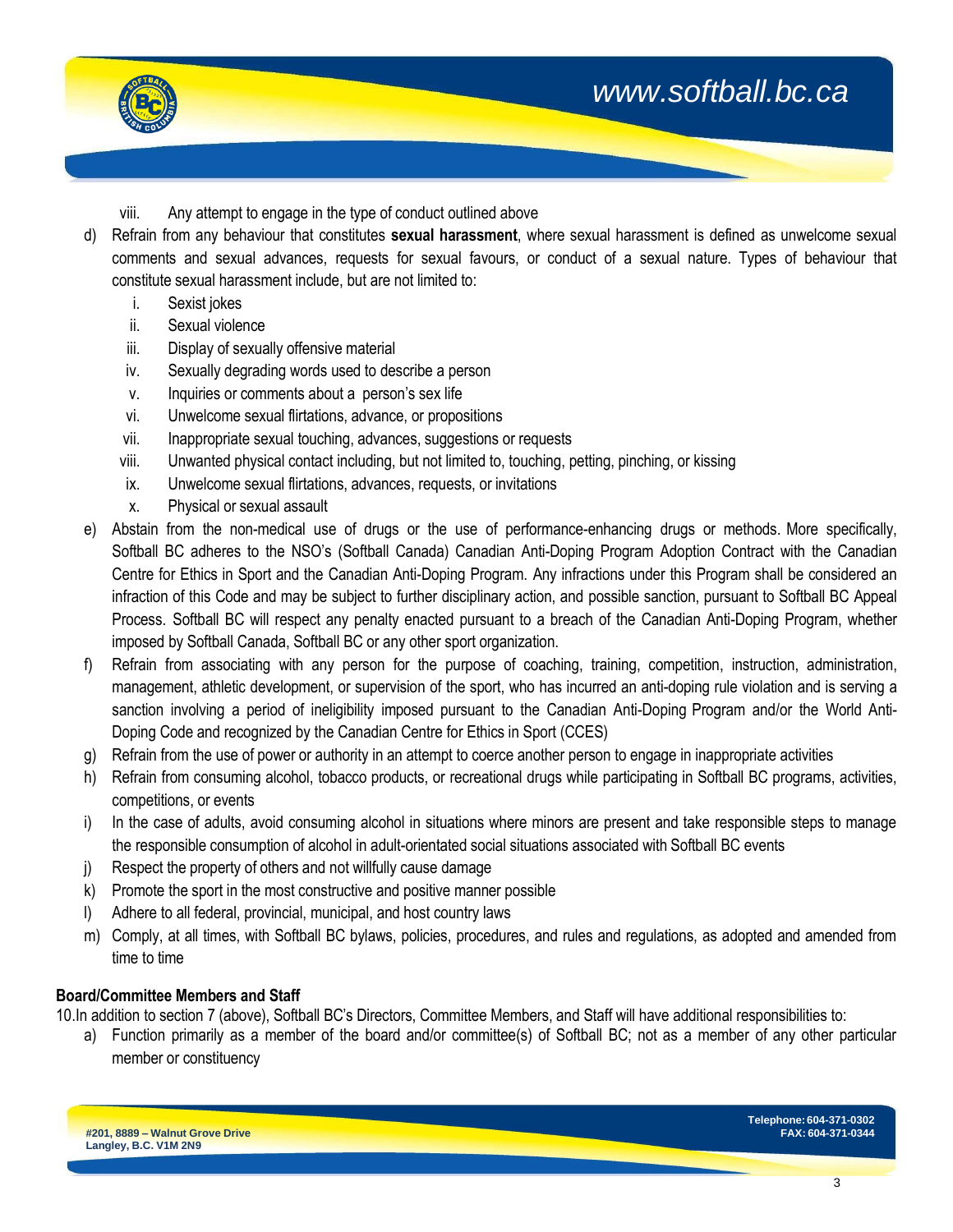



- b) Act with honesty and integrity and conduct themselves in a manner consistent with the nature and responsibilities of Softball BC's business and the maintenance of Individual's confidence
- c) Ensure that Softball BC's financial affairs are conducted in responsible and transparent manner with due regard for all fiduciary responsibilities
- d) Conduct themselves openly, professionally, lawfully, and in good faith in the best interest of Softball BC
- e) Be independent and impartial and not be influenced by self-interest, outside pressure, expectation of reward, or fear of criticism
- f) Behave with decorum appropriate to both circumstance and position and be fair, equitable, considerate, and honest in all dealings with others
- g) Keep informed about Softball BC's activities, the provincial sport community, and general trends in the sectors in which they operate
- h) Exercise the degree of care, diligence, and skill required in the performance of their duties pursuant to the laws under which Softball BC is incorporated
- i) Respect the confidentiality appropriate to issues of a sensitive nature
- j) Ensure that all individuals are given sufficient opportunity to express opinions, and that all opinions are given due consideration and weight
- k) Respect the decisions of the majority and resign if unable to do so
- l) Commit the time to attend meetings and be diligent in preparation for, and participation in, discussions at such meetings
- m) Have a thorough knowledge and understanding of all Softball BC governance documents
- n) Conform to the bylaws and policies approved by Softball BC, in particular this Code of Conduct and Ethics.

#### **Coaches**

11. In addition to section 7 (above), coaches have many additional responsibilities. The coach-athlete relationship is a privileged one and plays a critical role in the personal, sport, and athletic development of the athlete. Coaches must understand and respect the inherent power imbalance that exists in this relationship and must be extremely careful not to abuse it, consciously or unconsciously.

Coaches will:

- a) Ensure a safe environment by selecting activities and establishing controls that are suitable for the age, experience, ability, and fitness level of the involved athletes
- b) Prepare athletes systematically and progressively, using appropriate time frames and monitoring physical and psychological adjustments while refraining from using training methods or techniques that may harm athletes
- c) Avoid compromising the present and future health of athletes by communicating and cooperating with sport medicine professionals in the diagnosis, treatment and management of athletes' medical and psychological treatments
- d) Support the coaching staff of a training camp, provincial team, or national team; should an athlete qualify for participation with one of these programs
- e) Provide athletes (and the parents/guardians of minor athletes) with the information necessary to be involved in the decisions that affect the athlete
- f) Act in the best interest of the athlete's development as a whole person
- g) Respect other coaches
- h) Meet the highest standards of credentials, integrity and suitability, including but not limited to such considerations established by Softball BC.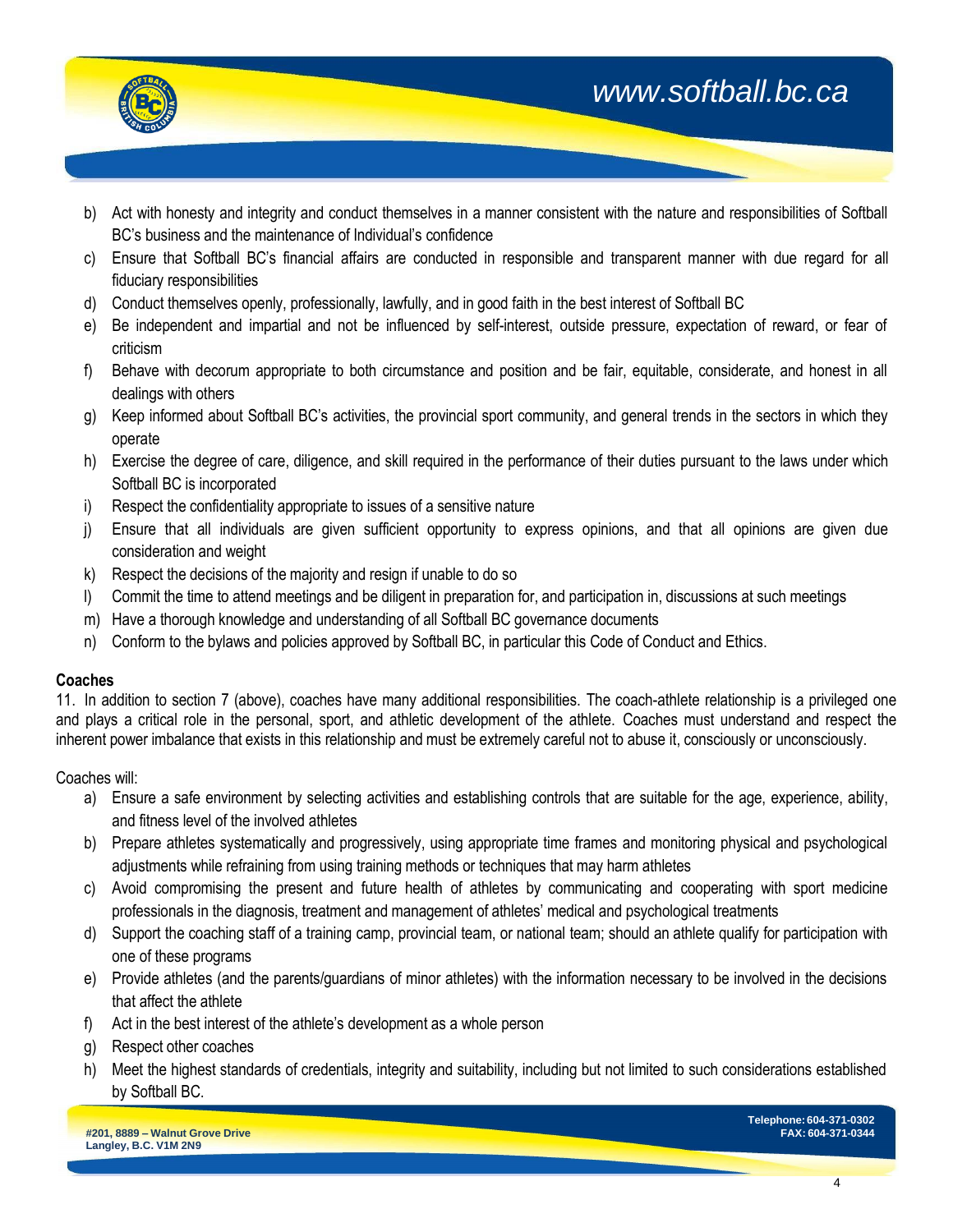

## *[www.softball.bc.ca](http://www.softball.bc.ca/)*

- i) Report any ongoing criminal investigation, conviction, or existing bail conditions, including those for violence, child pornography, or possession, use or sale of any illegal substance
- j) Under no circumstances provide, promote or condone the use of drugs (other than properly prescribed medications) or performance-enhancing substances and in, the case of minors, alcohol and/or tobacco
- k) Respect athletes playing with other teams and in dealings with them, not encroach upon topics or actions which are deemed to be within the realm of 'coaching', unless after first receiving approval from the coaches who are responsible for the athletes
- l) Not engage in a sexual relationship with an athlete under 18 years old, or an intimate or sexual relationship with an athlete over the age of 18 if the coach is in a position of power, trust, or authority over the athlete
- m) Recognize the power inherent in the position of coach and respect and promote the rights of all participants in sport. This is accomplished by establishing and following procedures for confidentiality (right to privacy), informed participation, and fair and reasonable treatment. Coaches have a special responsibility to respect and promote the rights of participants who are in a vulnerable or dependent position and less able to protect their own rights
- n) Dress professionally, neatly and inoffensively
- o) Use inoffensive language, taking into account the audience being addressed

## **Athletes**

- 12. In addition to section 7 (above), athletes will have additional responsibilities to:
	- a) Report any medical problems in a timely fashion, when such problems may limit their ability to travel, practice or compete; or in the case of carded athletes, interfere with the athlete's ability to fulfill requirements under the Athlete Assistance Program
	- b) Participate and appear on-time, well-nourished, and prepared to participate to their best abilities in all competitions, practices, training sessions, tryouts, tournaments, and events
	- c) Properly represent themselves and not attempt to participate in a competition for which they are not eligible by reason of age, classification, or other reason
	- d) Adhere to Softball BC's rules and requirements regarding clothing and equipment
	- e) Never ridicule a participant for a poor performance or practice
	- f) Act in a sportsmanlike manner and not display appearances of violence, foul language, or gestures to other athletes, officials, coaches, or spectators
	- g) Dress in a manner representative of Softball BC; focusing on neatness, cleanliness, and discretion
	- h) Act in accordance with Softball BC' policies and procedures and, when applicable, additional rules as outlined by coaches and managers

## **Officials**

- 13. In addition to section 7 (above), officials will have additional responsibilities to:
	- a) Maintain and update their knowledge of the rules and rules changes
	- b) Work within the boundaries of their position's description while supporting the work of other officials
	- c) Act as an ambassador of Softball BC by agreeing to enforce and abide by national and provincial rules and regulations
	- d) Take ownership of actions and decisions made while officiating
	- e) Respect the rights, dignity, and worth of all individuals
	- f) Not publicly criticize other officials or any club or association
	- g) Assist with the development of less-experienced umpires and minor officials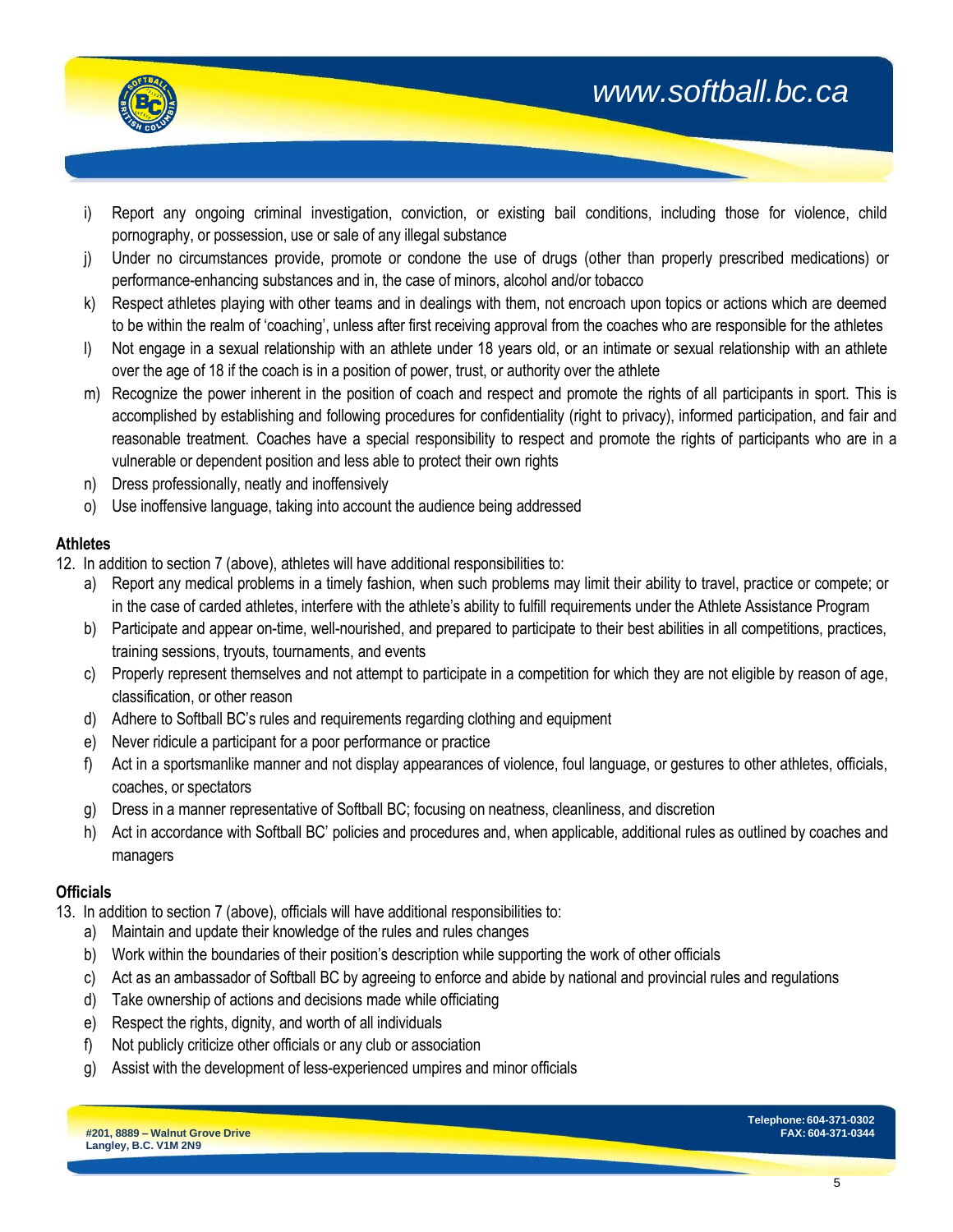

h) Conduct themselves openly, impartially, professionally, lawfully and in good faith in the best interest of Softball BC, athletes, coaches, other officials, and parents

*[www.softball.bc.ca](http://www.softball.bc.ca/)*

- i) Be fair, equitable, considerate, independent, honest, and impartial in all dealings with others
- j) Respect the confidentiality required by issues of a sensitive nature, which may include ejections, defaults, forfeits, discipline processes, appeals, and specific information or data about individuals
- k) Honour all assignments unless unable to do so by virtue of illness or personal emergency, and in these cases inform the assignor or association at the earliest possible time
- l) When writing reports, set out true facts and not attempt to justify any decisions
- m) Dress in proper attire for officiating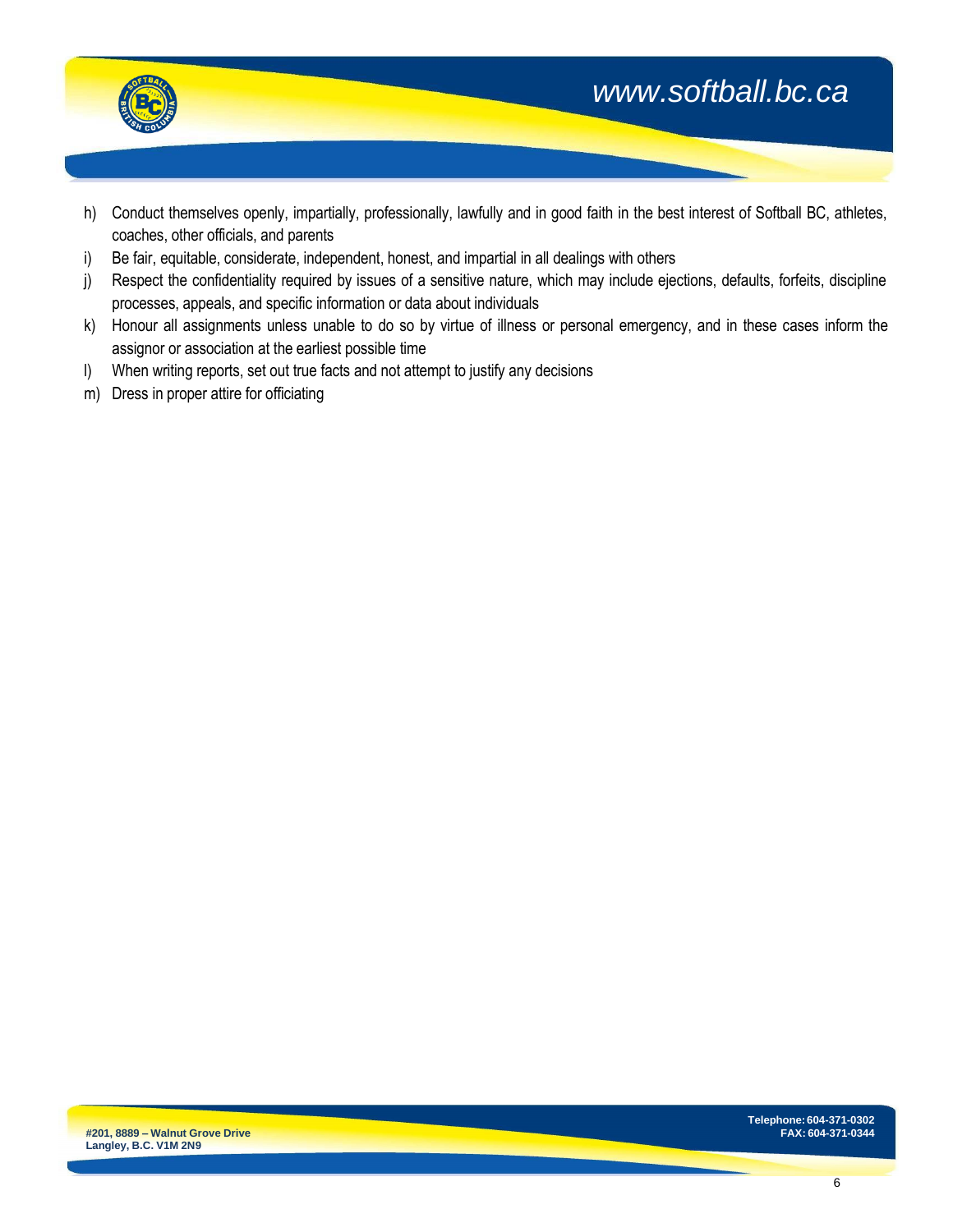

## **British Columbia Amateur Softball Association Social Media Policy**

#### **Definitions:**

- 1. The following terms have these meanings in this Policy:
	- a. 'Social Media' the catch-all term that is applied broadly to computer-mediated communication media such as blogs, YouTube, Facebook, Instagram, Tumblr, and Twitter, etc.
	- b. 'Member' All categories of membership defined in the Softball BC Bylaws, as well as all individuals employed by or engaged in activities with Softball BC, including but not limited to, athletes, coaches, officials, volunteers, directors, officers, team managers, team captains, medical and paramedical personnel, administrators and employees.
	- c. 'Case Manager' The person or organization appointed by Softball BC to oversee management and administration of complaints.

## **Preamble:**

2. Softball BC is aware that Member interaction and communication occurs frequently on Social Media. Softball BC cautions Members that any conduct falling short of the standard of behaviour required by the Softball BC Code of Conduct will be subject to the disciplinary sanctions identified within the Softball BC Discipline Policy.

## **Application:**

3. This Policy applies to all Members as defined in the Definitions.

## **Conduct and Behaviour:**

- 4. Per the Softball BC Discipline Policy and Code of Conduct, the following Social Media conduct may be considered minor major infractions at the discretion of the Case Manager:
- 5. Posting a disrespectful, hateful, insulting, or otherwise negative comment on a personal blog, in a Facebook post or note, or as a Tweet on Twitter, that is directed at Members or at other persons connected with Softball BC and/or other National/Provincial Federations, the World Baseball Softball Confederation and related events.
- 6. Posting a disparaging or harmful comment on a personal blog, in a Facebook post or note, or as a Tweet on Twitter, that is directed at Softball BC and/or other National/Provincial Federations, the World Baseball Softball Confederation and related events.
- 7. Creating or contributing to a Facebook group, webpage, blog, or online forum devoted solely or in part to promoting negative or disparaging remarks or commentary about Softball BC or its reputation and other National/Provincial Federations, the World Baseball Softball Confederation, and related events.
- 8. Posting a picture, altered picture, or video on Facebook, Tumblr, Twitter, YouTube, or other social medium that is harmful, disrespectful, insulting or otherwise offensive, and that is directed at Members or at other persons connected with Softball BC and other National/Provincial Federations, the World Baseball Softball Confederation and related events.
- 9. Any instance of cyber-bullying or cyber-harassment between one Member and another Member (including a teammate, coach, opponent, volunteer, or official), where incidents of cyber-bullying and cyber-harassment can include but are not limited to the following conduct on any social medium, via text-message, or via email: regular insults, negative comments, vexatious behaviour, pranks or jokes, threats, posing as another person, spreading rumors or lies, or other harmful behaviour.
- 10. Any instance of bringing the game of softball into disrepute.